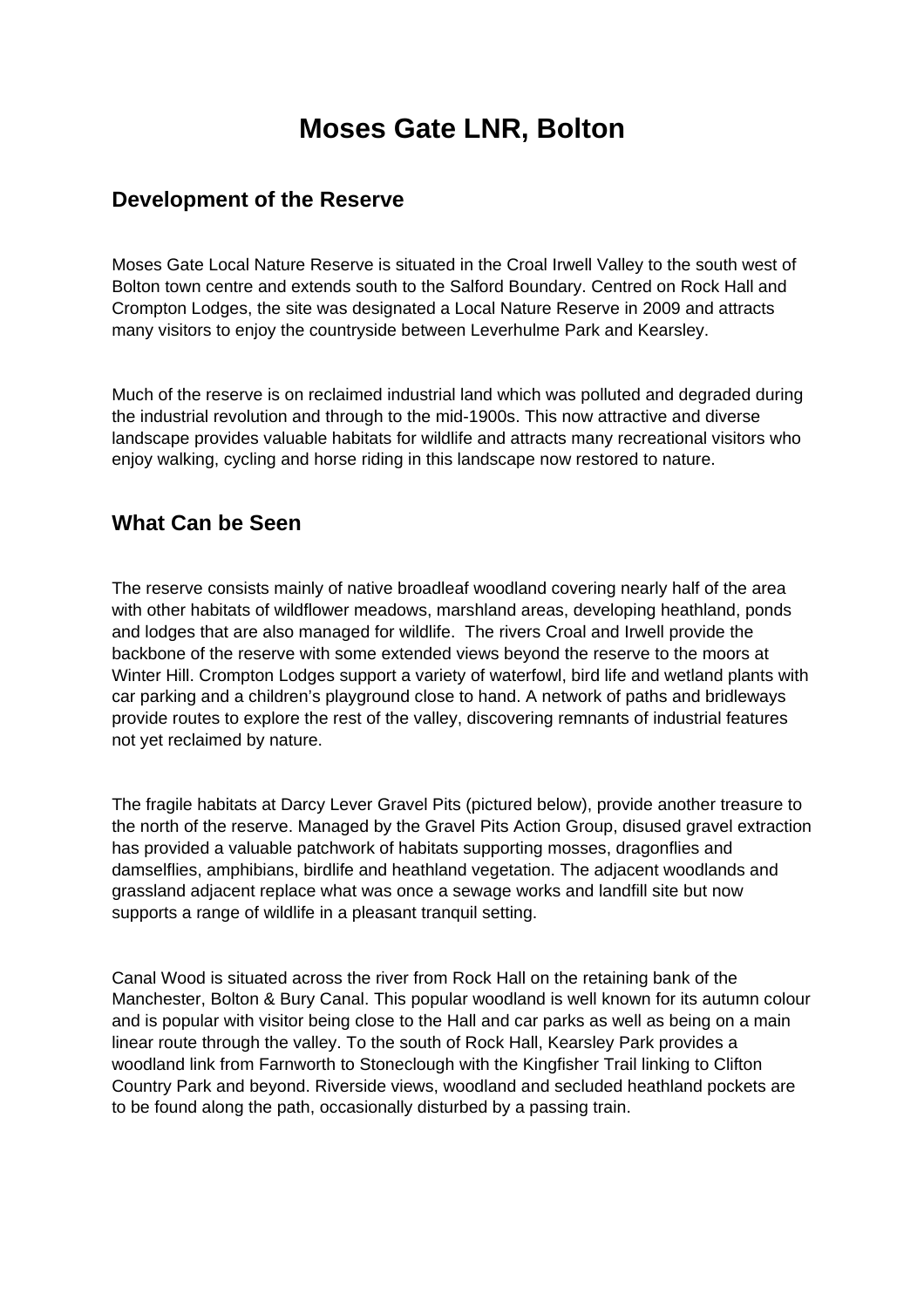

## **When to Visit**

The site has many access points and links to the wider Public Rights of Way footpath network. With an extensive network of footpaths and bridleways, walks and rides of varying length and duration from a short stroll to over 3 ½ km (over 2 miles), may be enjoyed and we would expect that other users are given consideration so they too may also enjoy the reserve. For those who seek further involvement, the Gravel Pits Action Group host regular events to improve and manage the habitats. (www.gpag.co.uk)The Manchester, Bolton & Bury Canal Society (www.mbbcs.org.uk) also undertake practical task events to protect and enhance the historical transport link.

- All Year An array of bird life is always present throughout the reserve and the woodlands change their character depending upon the season.
- Spring woodland flowering plants on woodland walks and birdlife around Crompton Lodges
- Summer An array of wildflowers and plants in the woods and grasslands. Darcy Lever Gravel Pits with its frogs, toads and newts with dragonflies and damselflies around the ponds.
- Autumn Enjoy the autumn leaf colours and various plants and wildflowers setting seed.

Winter – A winter landscape where industrial archaeology and the rivers can be more easily seen.